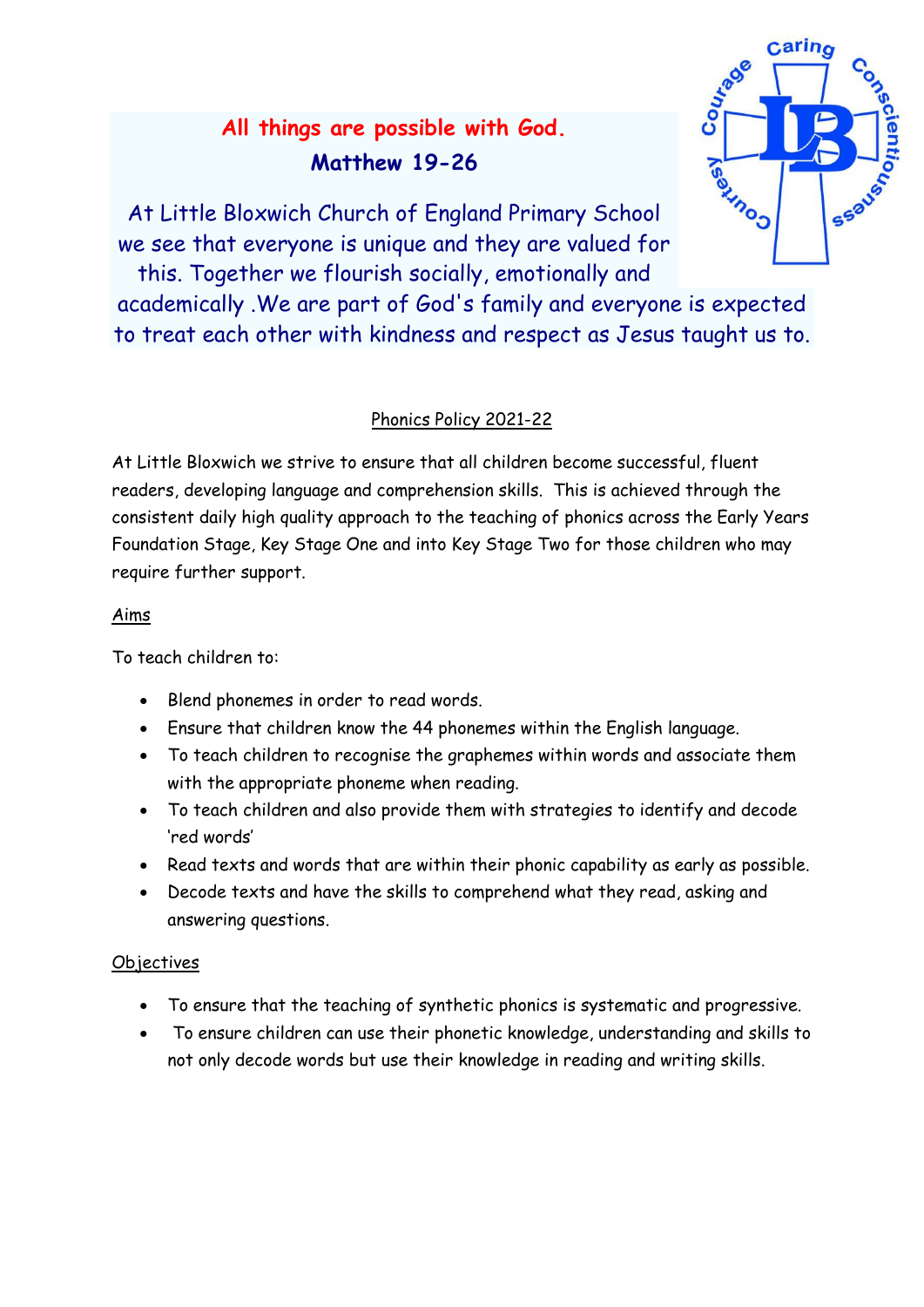#### Curriculum

At Little Bloxwich we follow the Read Write Inc. phonics scheme. The sessions occur each day for 30 minutes. The continuity, structure, pace and format of these sessions ensure the progress of children's reading development.

Each Phonics lesson should include the following sections:

- Revise Overlearn the previous graphemes and words
- Teach Introduce a new grapheme / words
- Practise Develop GPCs (grapheme phoneme correspondences) /read and spell new words
- Apply Use the new graphemes / words in games and activities to secure knowledge
- Assess Monitor progress within each phase to inform planning.

It is delivered by:

- Initial sounds taught in a specific order.
- Children taught that the number of graphemes in a word always corresponds to the number of phonemes, as this aids their spelling skills.
- Set 2 sounds are to be taught after Set 1 (initial sounds)
- Letter names are to be introduced with Set 3.

In Reception they are taught set 1 sounds as a class, before being grouped by ability. Our Reception children have daily phonic teaching from their very first day at school. Therefore, by learning a new sound each day our Reception are learning up to 5 sounds a week. Reception children are sent home with a weekly sheet of what sounds they have learnt and the rhyme used to write them. Each child is also initially sent home with three red words to learn to recognise and read. These are kept in their word tin, and new ones are added as they are confident reading them.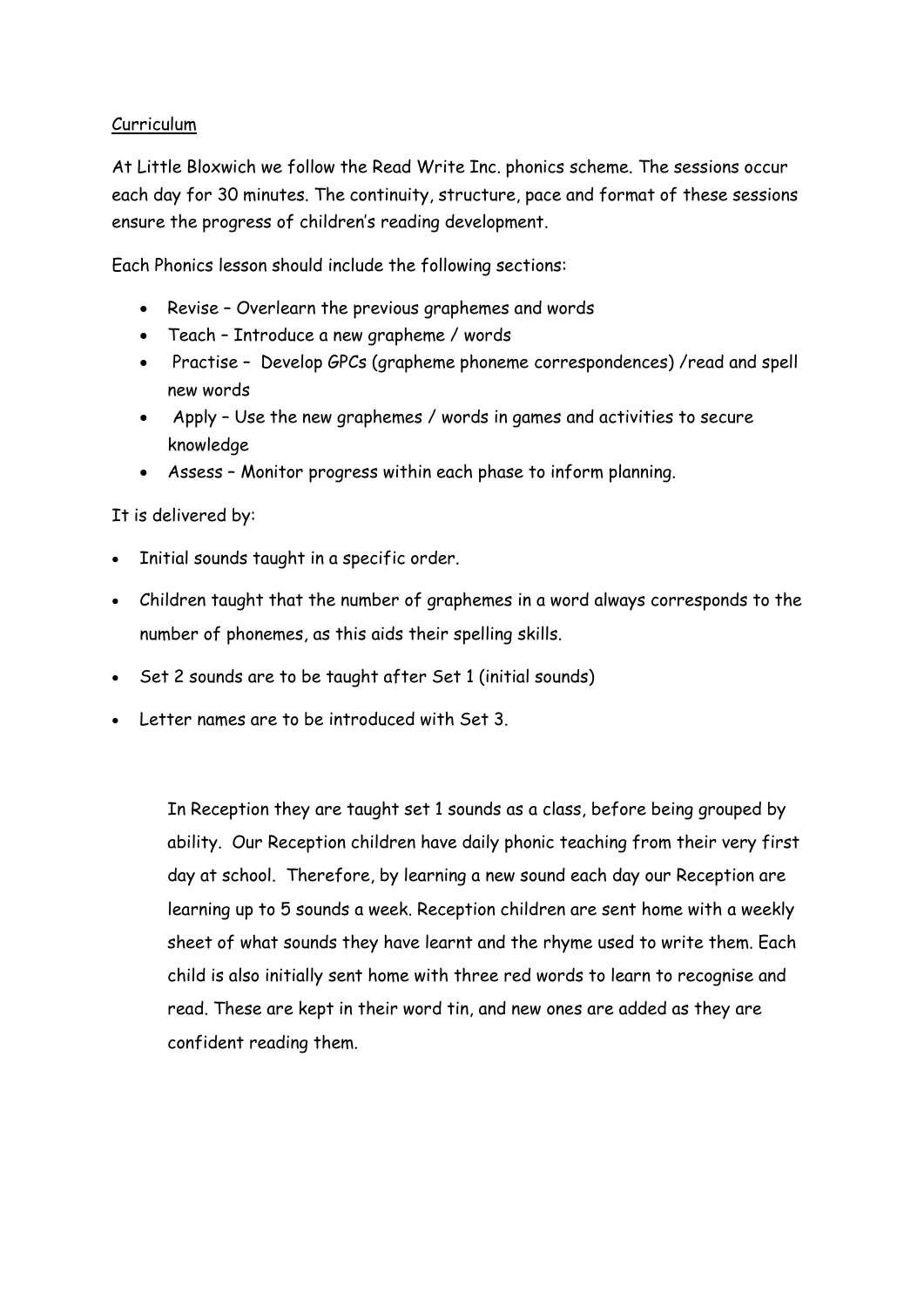Below is a table stating the level of attainment that Reception and Year 1 children should be achieving by the end of each term.

| Reception Term 1 | Set 1                                   |
|------------------|-----------------------------------------|
| Reception Term 2 | Set 2                                   |
| Reception Term 3 | Set 2                                   |
| Year 1 Term 1    | Set 3                                   |
| Year 1 Term 2    | Consolidating and preparing for Phonics |
|                  | Screening                               |
| Year 1 Term 3    | <b>Phonics Screening</b>                |
|                  | Finish programme.                       |

There are a small number of children who will not be 100% confident with all the sounds by Year 1 Term 2 so they will continue recapping for an extra half term to ensure they are fully confident, giving them the chance to commit the knowledge to their long term memory.

All Year One children take the Phonics Screening Check - a statutory assessment required by legislation. Those who do not meet the pass mark will be given support and intervention programmes in Year Two, eg. Wobbly Wallets, to provide them with sufficient knowledge and understanding to re-take the Phonics Screening Check and obtain a pass mark. Those children who do not obtain the required level set by the Phonics Screening Check will receive phonics teaching in the first term of year three – which will be further supported throughout the year and across Key Stage Two with a phonics and/or spelling intervention programme.

## Parental Involvement

An introductory letter, booklet and materials are provided to parents with information about our Phonics Programme. Information is also available on the school website and parents will also have access to the policy. A phonics and reading information meeting is available for parents at the beginning of the academic year and delivered by the Phonics Co-ordinator.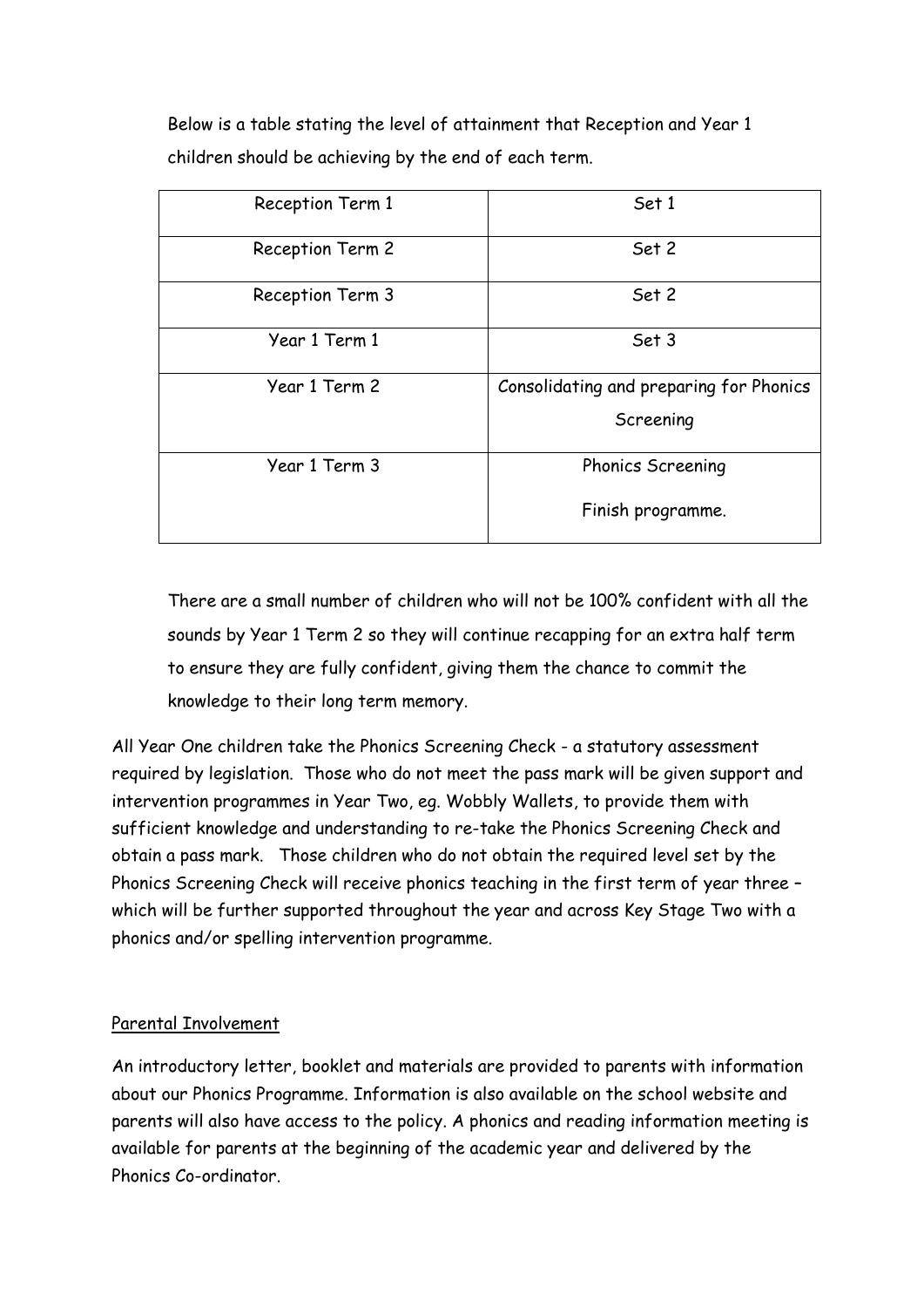### Planning

Pupils work within small ability groups which are defined by their performance on phonic checks using the RWI assessment sheets. Pupils are re-tested during the year and the groups are reorganised accordingly by the Phonics Co-ordinator. Children identified that need further support are taught in smaller groups and are also over seen by the Phonics Co-ordinator.

The member of staff delivering each Reading group has a printed planning format for planning ditties or story book lessons. There is also a separate list provided for staff referencing which books contain what sounds as a focus, consistently reinforcing what is taught in the sessions.

Teaching Assistants are responsible for planning their Reading groups, with the support of the Phonics Co-ordinator. Teaching Assistants are given preparation time prior to the sessions on a weekly basis.

#### Classroom Environment

In each classroom there is a sound chart displayed. Sounds taught that day/week are also displayed with corresponding green words and red words that have been taught which are used the next day when revisiting.

#### Assessment

Children are assessed throughout every lesson by the practitioner delivering the session. They will assess how the child:

- reads the grapheme chart
- reads the green and red word lists
- decodes the ditty/story
- comprehend the story

Any concerns with a child learning a particular sound, or struggling with an area are added to our Wobbly Wallets list. These children then receive 1:1 intervention. This also applies for if a child has been absent and therefore missed the teaching of a sound, they will also receive intervention to prevent gaps in their knowledge appearing.